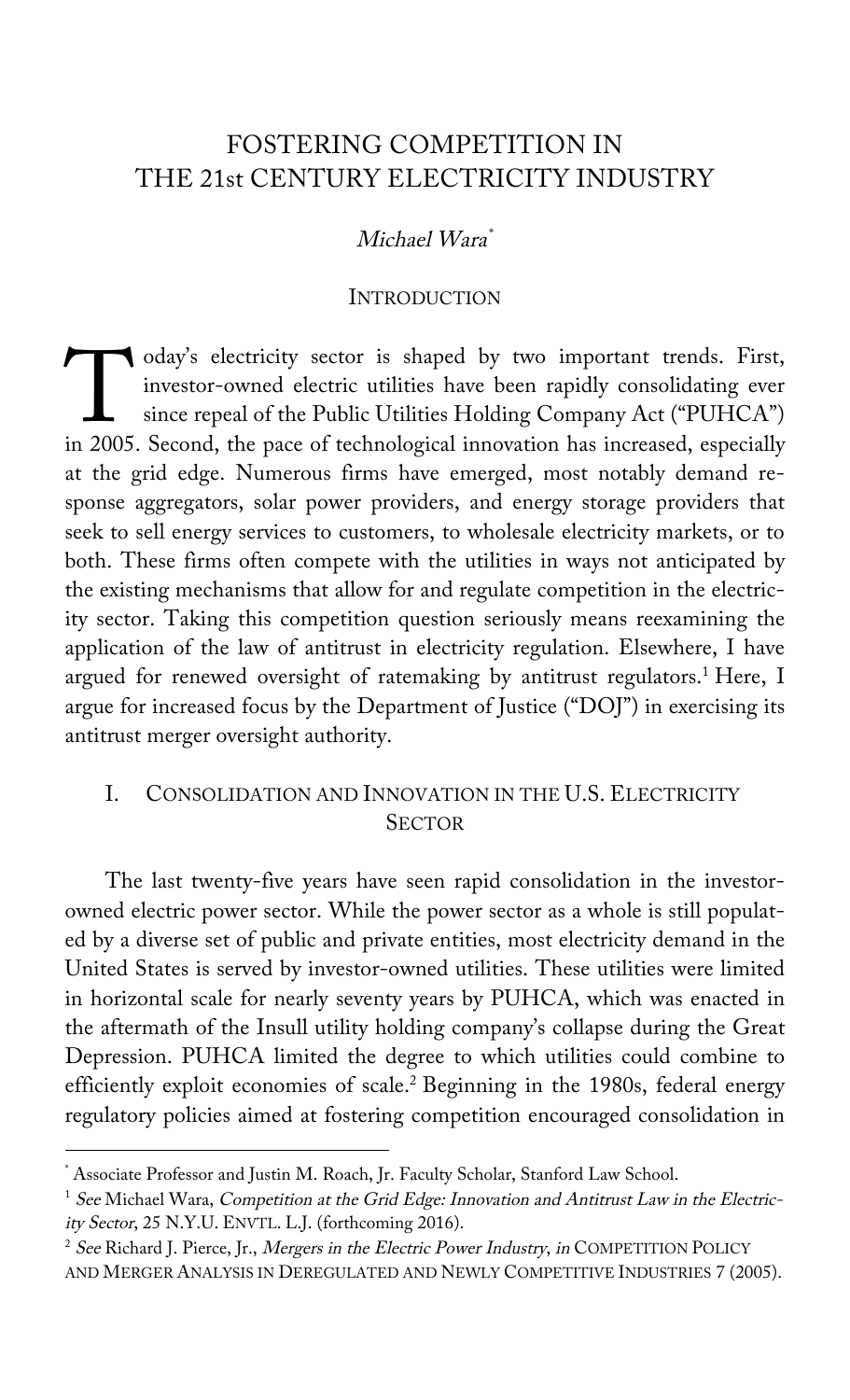the industry. Notably, in the 1980s and 1990s, the Federal Energy Regulatory Commission ("FERC") conditioned horizontal merger approval on adoption of pro-competitive conduct remedies at the wholesale level, opening up wholesale electricity markets to increasing competition.3 Then, in the 2005 Energy Policy Act, Congress repealed PUHCA, unleashing a decade of further mergers and significant growth of competitive wholesale markets.

Meanwhile, the evolution of technologies and business models has created new competition for electricity sales from unexpected sources. In particular, the rapid growth of demand response and distributed solar energy has created new sources of competition for the electric utility industry. Demand response, the electricity product at issue in FERC v. Electric Power Supply Ass'n ("EPSA"),<sup>4</sup> is a service whereby electricity consumers can be paid by wholesale markets or utility retail programs not to consume energy during times when the electricity grid is strained. Thus, demand response avoids the need for both additional power plants to meet peak demand and transmission lines to deliver that energy. Both of these features directly threaten utilities' bottom lines. Similarly, distributed solar energy reduces utility sales and the need for additional utility investments in infrastructure, especially when it is combined with net metering rules that allow netting of energy produced against energy consumed. These technologies and others that are just now coming to market—such as energy storage—are viewed as a serious competitive threat by the electric utility industry.<sup>5</sup>

The disputes in *EPSA* are but one symptom of this new era. These new technologies raise hard jurisdictional questions for the traditional regulatory model. As made clear by the Court in its decision, the new technologies blur the lines between different segments of the electricity market.<sup>6</sup> Here, I argue that these innovations raise equally important questions about how to manage competition in the electric power sector. Answers to those questions involve actors not traditionally included in the electricity regulatory discussion at the state or federal level—i.e., firms that sell energy or energy services at retail and in direct competition with regulated electric utilities—but whose interests need consideration if new approaches to creating value for customers are to be realized.

 $3$  Id.

<sup>4</sup> 136 S. Ct. 760 (2016).

<sup>&</sup>lt;sup>5</sup> See Peter Kind, EDISON ELECTRIC INST., DISRUPTIVE CHALLENGES: FINANCIAL IMPLICATIONS AND STRATEGIC RESPONSES TO A CHANGING RETAIL ELECTRIC BUSINESS 1 (2013), https://perma.cc/DP27-D7U9.

<sup>6</sup> See EPSA, 136 S. Ct. at 776.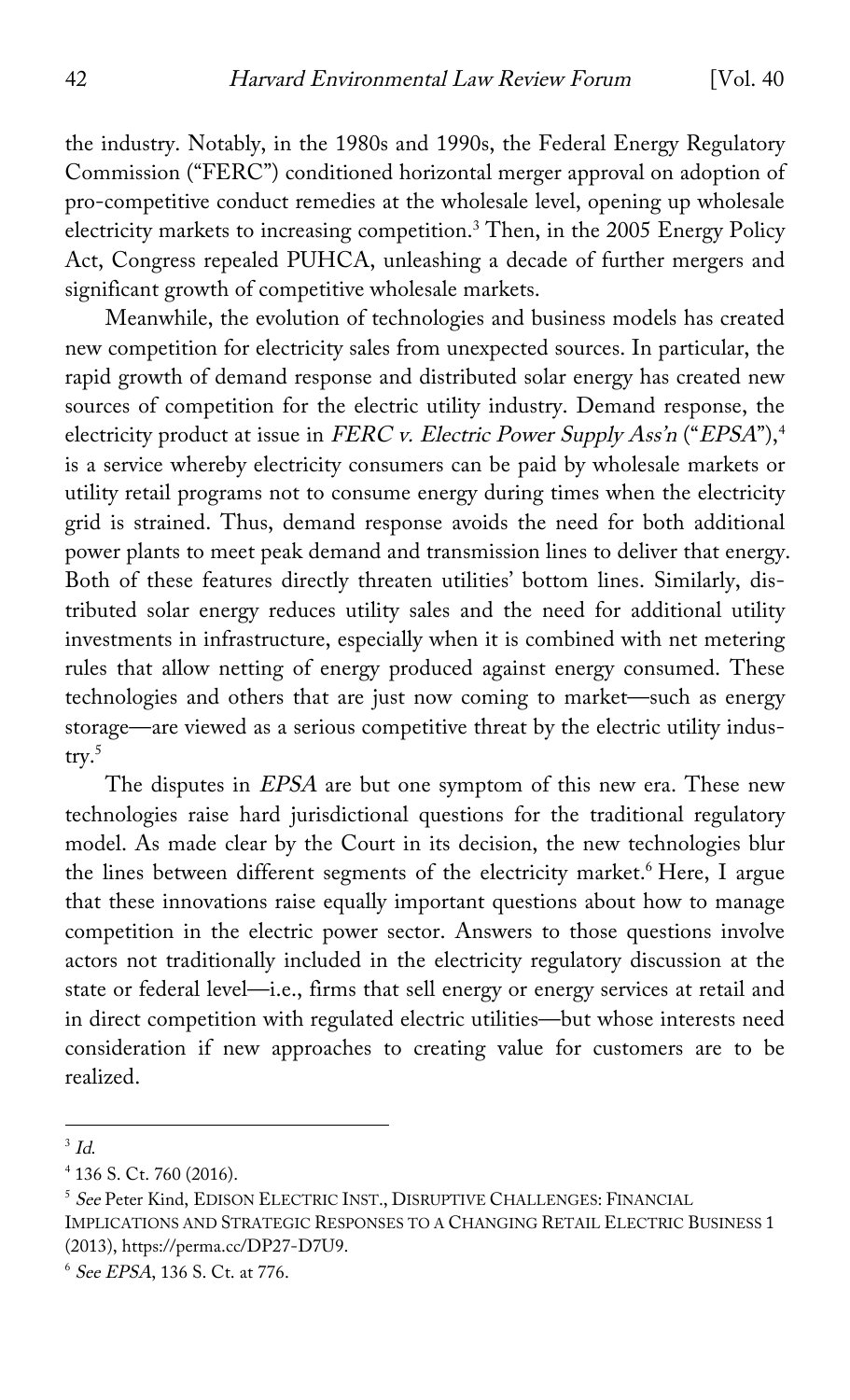The DOJ and Federal Trade Commission's ("FTC") 2010 Horizontal Merger Guidelines provide a useful basis for examining how the DOJ might steer a consolidating industry that has a natural interest in preventing entry by newcomers toward greater openness to innovation. In particular, conduct remedies in the merger review process have played an important role in fostering wholesale competition in the electricity industry. They also have potential to facilitate innovation in and the development of robust and fair retail markets for energy services. Merger enforcement is a neglected tool for the federal government to help ease the transition to a clean electricity future. It is a tool that should be picked up and put to work.

#### II. FROM COMCAST-TIME WARNER TO PEPCO-EXELON

In 2015, Comcast announced that it had come to an agreement with Time Warner Cable's management to merge the two largest cable and broadband Internet providers in the country.7 At first, regulators appeared amenable to the deal, and Comcast and Time Warner management expected that, consistent with previous cable mergers, the DOJ Antitrust Division's merger review would be secured, largely because Comcast and Time Warner Cable do not compete against each other in major markets. <sup>8</sup> However, they completely failed to anticipate the outpouring of opposition to the deal based on the belief that the combined firm would act to reduce the rate of innovation—of products and services that consumers might purchase or use over their broadband networks—and of opportunities for new firms to enter the market for broadband content.<sup>9</sup> Ultimately, the deal fell apart because these concerns about innovation led to DOJ opposition.10

Today, a hard fought merger battle in the electric power industry mirrors, to a surprising degree, the concerns that led to the demise of the Comcast-Time Warner Cable tie up. In 2014, Exelon proposed purchasing Pepco

<sup>&</sup>lt;sup>7</sup> David Gelles, In Matter of Weeks, Meeting of Minds on Cable Giants' Deal, N.Y. TIMES (Feb. 13, 2014), https://perma.cc/WX2L-A7WK.

<sup>&</sup>lt;sup>8</sup> Sam Gustin, Comcast Exec Says Time Warner Cable Deal Will Be Great for America, TIME (Apr. 1, 2014), https://perma.cc/SHJ6-KTPU.

<sup>9</sup> See More than 50 Public Interest Groups Speak Out Against the Comcast-Time Warner Cable Merger, FREE PRESS (Apr. 8, 2014), https://perma.cc/GZD4-TBAS.

<sup>&</sup>lt;sup>10</sup> Press Release, Dep't of Justice, Office of Pub. Affairs, Comcast Corporation Abandons Proposed Acquisition of Time Warner Cable After Justice Department and Federal Communications Commission Informed Parties of Concerns (Apr. 24, 2015), https://perma.cc/26NM-6R6J.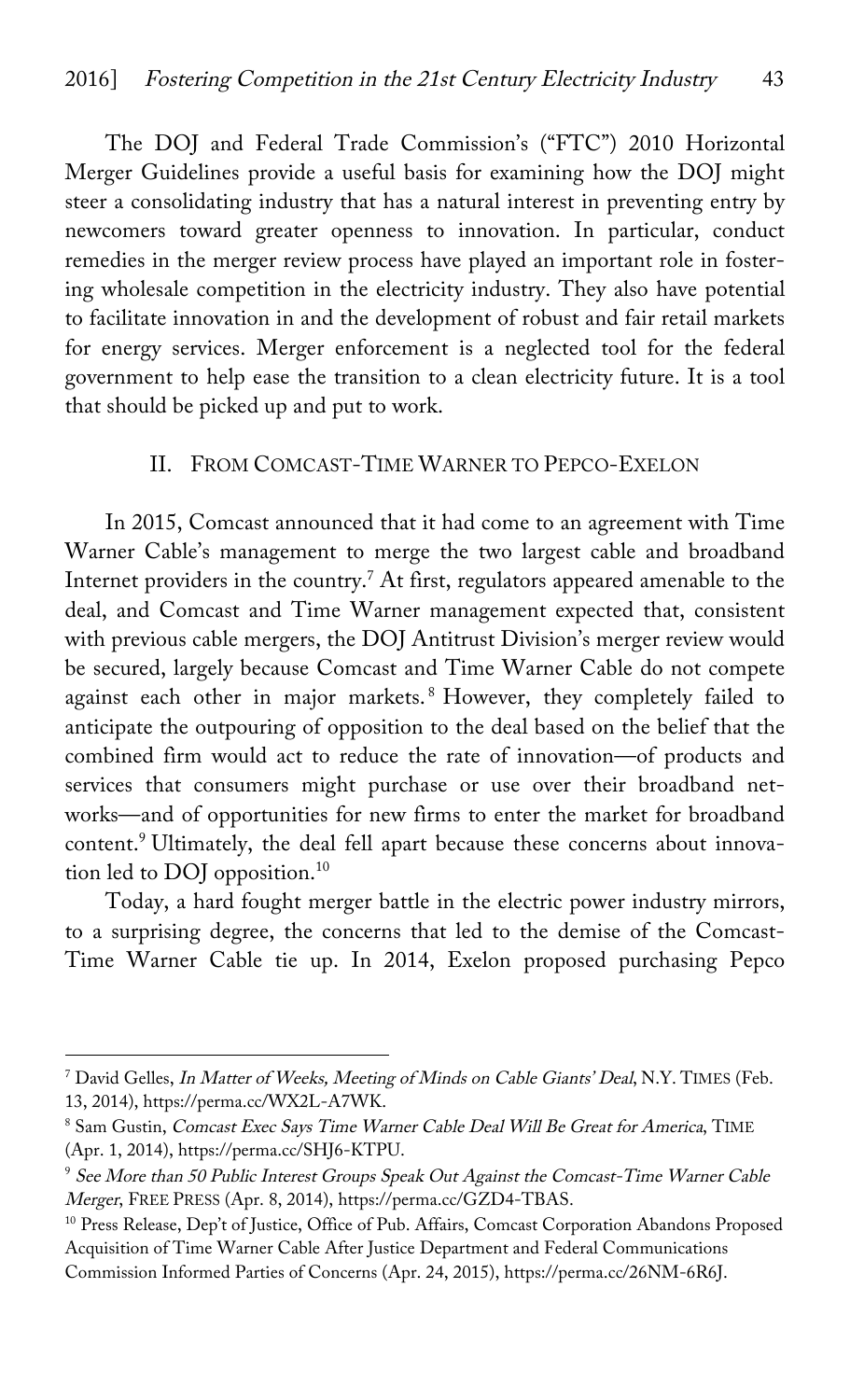Holdings to form the largest electric utility in the United States.<sup>11</sup> The merger has been approved by most of its regulators, including FERC and the DOJ.<sup>12</sup> However, it has been strenuously opposed by advocates for distributed solar energy because of the fear that the combined firm would implement a set of policies that Exelon has pursued in other jurisdictions to block this and other innovative energy technologies that compete with utility-supplied energy at the grid edge.13 In other words, rooftop solar advocates are afraid that a merger will allow the spread of anticompetitive practices. Practices that lead to the creation of barriers to entry for innovative energy technologies that either reduce consumer demand for energy or allow consumers to self-generate.

Merger review by FERC is limited by its jurisdiction under the Federal Power Act to competition in interstate wholesale electricity markets.<sup>14</sup> But review by federal antitrust regulators of electric utility mergers, although historically unexercised in the interstate retail electricity context, bears no such jurisdictional limitation. The DOJ and FTC, in exercising their authority to review mergers under the antitrust statutes, are obligated to consider if a merger might negatively impact competition between electric utilities and other firms that sell energy products and services to end use consumers at retail. Because of the jurisdictional grant in the Federal Power Act, these markets are typically—although not completely—the preserve of state public utility commissions. The next section briefly reviews the evolution of the key doctrines that might support DOJ action to condition electric utility mergers that have the potential to harm nascent grid-edge competition.

### III. THE DOJ AND FTC'S MOVE TO INNOVATION-FOCUSED MERGER **REVIEW**

The Department of Justice, jointly with the Federal Trade Commission, has authority to enjoin mergers that, if consummated, tend "substantially to lessen competition, or tend to create a monopoly."15 The two agencies divide

<sup>&</sup>lt;sup>11</sup> See Energy Info. Admin., Exelon-Pepco Merger Could Create Largest U.S. Electric Utility, TODAY IN ENERGY (Oct. 21, 2015), https://perma.cc/P3GG-7Q7E.

<sup>&</sup>lt;sup>12</sup> Order Authorizing Proposed Merger, 149 FERC ¶ 61,148, para. 1 (Nov. 20, 2014); Pepco Holdings, Inc., Current Report (Form 8-K) (Dec. 22, 2014), https://perma.cc/23P9-9RFR.

<sup>&</sup>lt;sup>13</sup> See Anya Schoolman, Why I Oppose the Exelon Merger, D.C. SUN (Aug. 2, 2014), https://perma.cc/Y562-8DBV; Letter from Diana Moss, President, American Antitrust Institute, to William Baer, Assistant Attorney General, U.S. Department of Justice (Feb. 25, 2015), https://perma.cc/5HNE-FJSF.

<sup>14</sup> See 16 U.S.C. §§ 824(a)–(b) (2012).

<sup>15</sup> See 15 U.S.C. § 18 (2012).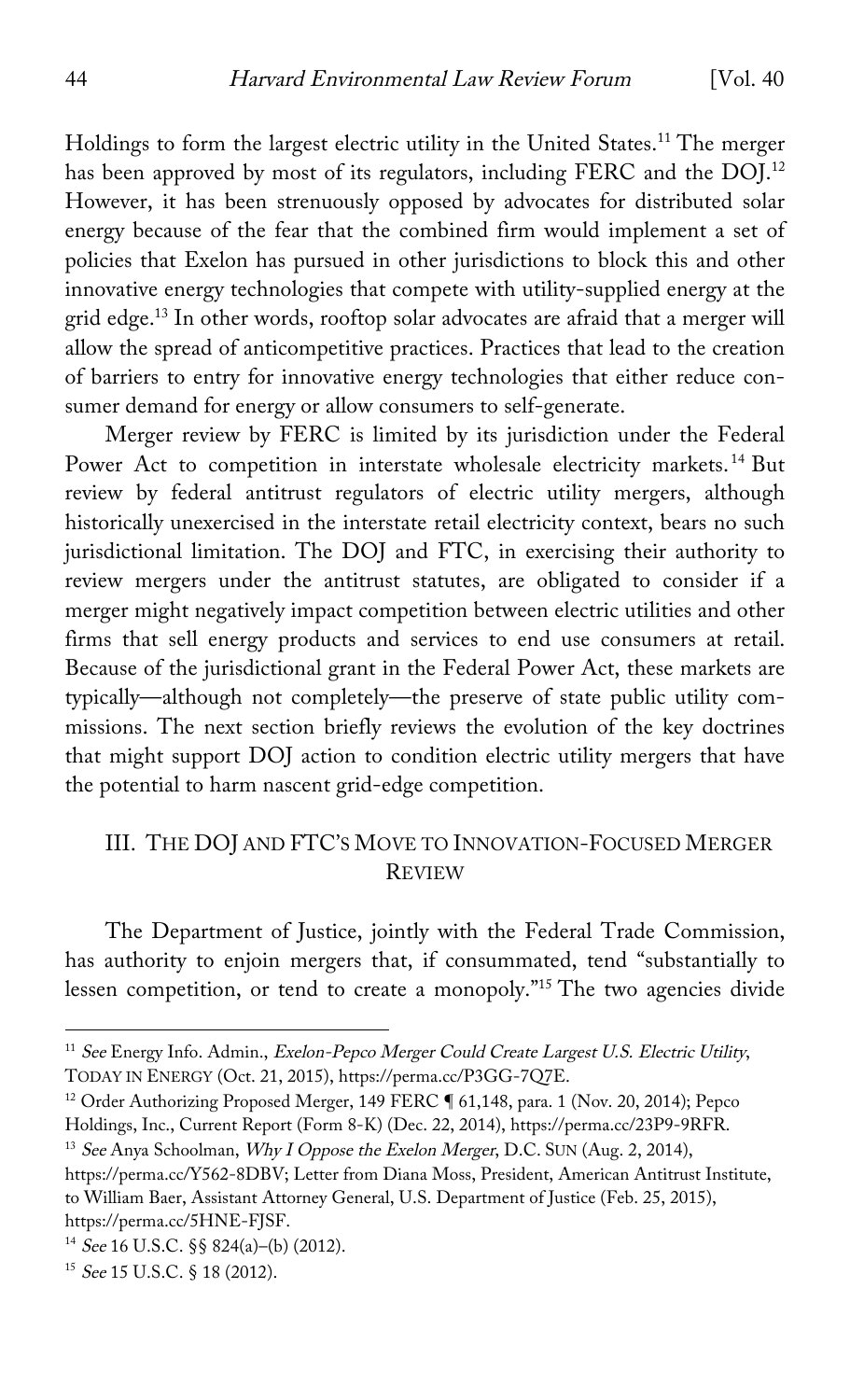oversight of mergers by industrial sector, but the DOJ and FTC jointly oversee many network industry mergers—including telecommunications and electric power—in collaboration with the federal agencies that regulate them.16

At least in the recent past, the DOJ has exercised antitrust merger review authority over the electric power industry. If the DOJ concludes that a proposed merger would violate section 7 of the Clayton Act, it may seek an injunction to block the merger. <sup>17</sup> The DOJ and FTC periodically update guidelines for oversight of horizontal mergers, such as between two electric utilities.18 These guidelines have evolved substantially over time in response to court review of proposed mergers that the DOJ and FTC sought to block on competition grounds. In general, the Horizontal Merger Guidelines have moved away from formulaic inquiry into market concentration and towards fact-specific evaluation of many factors that may lessen competition.<sup>19</sup>

One of the most significant dimensions of the Horizontal Merger Guidelines' evolution has been the growing importance of impacts on dynamic competition. A merger might affect dynamic competition if the combination of two companies creates a firm that can act to stifle innovation in a relevant market.<sup>20</sup> This potential harm contrasts with the traditional concern of merger review on the ability of the combined firms to exert market power with the goal of extracting monopoly rents.21 Evaluation of dynamic competitive effects of a merger involves a context-specific analysis of foreseeable impacts on innovation by other firms, while evaluation of static competitive effects is usually conducted via a more standardized analysis where key questions involve market definition and degree of product differentiation. It is very difficult to predict the future path of innovation in most contexts. Nevertheless, the growing emphasis on innovation effects of mergers—as reflected in the 2010 Merger Guidelines and the DOJ analysis of the Time-Warner deal—indicates the increasing importance of considering both the short- and long-term impacts on innovation in relevant product markets during DOJ antitrust review.

<sup>&</sup>lt;sup>16</sup> INT'L COMPETITION POLICY ADVISORY COMM., DEP'T OF JUSTICE, FINAL REPORT annex 3-B (1999), https://perma.cc/Q6GQ-ZU2G.

<sup>17</sup> See 15 U.S.C. § 18–18a.

<sup>&</sup>lt;sup>18</sup> See U.S. DEP'T OF JUSTICE & FED. TRADE COMM'N, HORIZONTAL MERGER GUIDELINES (2010) [hereinafter, "2010 MERGER GUIDELINES"], https://perma.cc/P7V2-AVX4; Carl Shapiro, The 2010 Horizontal Merger Guidelines: From Hedgehog to Fox in Forty Years, 77 ANTITRUST L.J. 701, 702 (2010).

<sup>&</sup>lt;sup>19</sup> Carl Shapiro, supra note 18, at 702-04.

<sup>&</sup>lt;sup>20</sup> 2010 MERGER GUIDELINES, supra note 18, at 2.

<sup>&</sup>lt;sup>21</sup> 2010 MERGER GUIDELINES, supra note 18, at 18-19.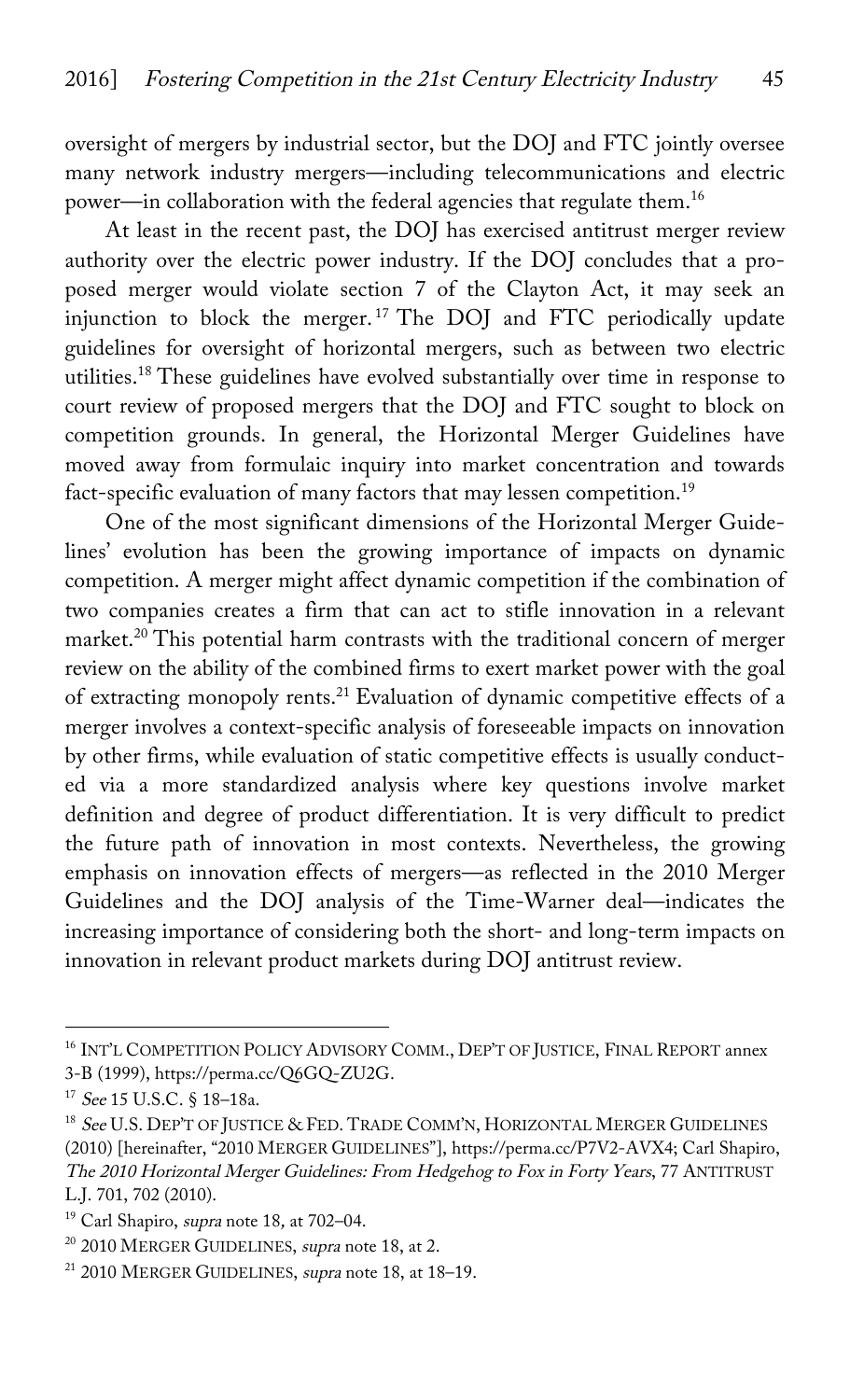#### IV. ANTICOMPETITIVE CONDUCT?

Today, in response to both current and foreseeable threats from new distributed energy technologies, many utilities are acting to make changes in electricity rate structures that erect or increase barriers to entry for grid-edge technologies, principally distributed rooftop solar.<sup>22</sup>

The most common proposal to date has been to institute or dramatically increase fixed charges or minimum bills for customers on a solar net-metering rate. These fees have the effect of reducing the returns to installing distributed solar power for residential or commercial customers subject to the charge. They also have the effect of reducing incentives to install any other technology that might serve to reduce energy consumption or, where time-of-use rates are offered, shift consumption into periods of the day when energy charges (per kWh) are lowest. A recent survey by the author found such rate structure changes to have been proposed by at least thirty-three electric utilities located in nineteen states from 2013 through  $2015.^{23}$ 

It must be emphasized that some of the proposed changes may be justified by a need to fully recover the costs of the fixed assets the utility uses to supply power to distributed energy customers when they are not self-generating (i.e., at night). But the pattern and magnitude of proposed changes suggests that this rationale is being championed by utilities as a cover for efforts to stifle competition from distributed solar. Other technologies, such as novel energy service companies or the small but explosively growing energy storage market, may simply be caught in the crossfire between utilities and solar.

This recent move to restructure rates interacts strongly with the ongoing consolidation of the electric power industry. The Exelon-Pepco merger is one example of this phenomenon. There, local solar advocates are fighting the takeover of their incumbent utility by a larger entity with a history of anti-solar policies. Another example is the recent struggle in Nevada between rooftop solar advocates and NV Energy, a subsidiary of Berkshire-Hathaway Energy, a firm that owns numerous regulated utilities spread over the western United States.<sup>24</sup> There are many others.

 $22$  See Wara, supra note 1, at 19-26.

 $^{23}$  *Id.* 

<sup>&</sup>lt;sup>24</sup> See Nichola Groom, Nevada Will Move All Solar Customers to New Rates, REUTERS (Feb. 12, 2016), https://perma.cc/HQ2E-YQ5F.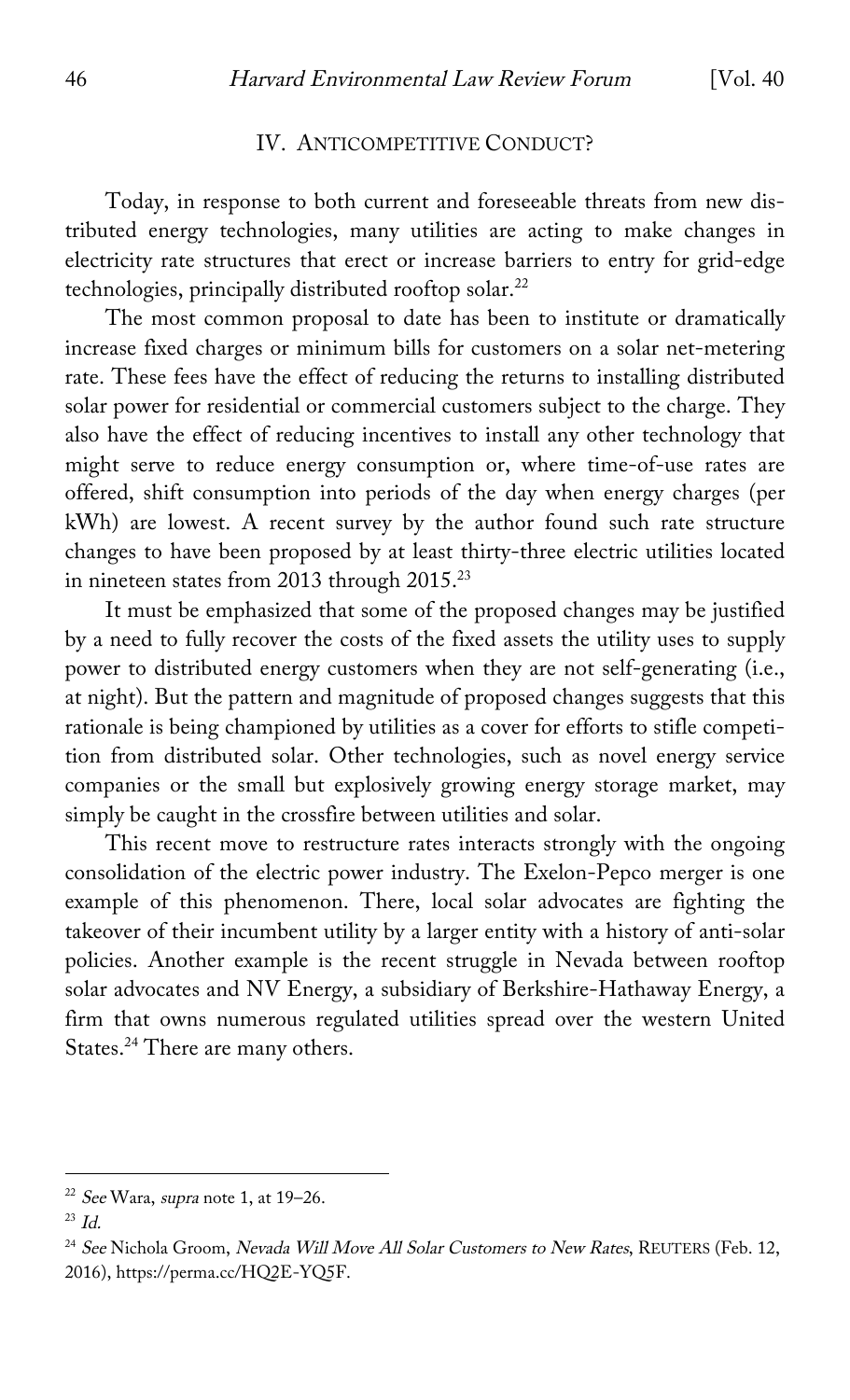## V. TOWARD ANTITRUST REMEDIES IN THE RETAIL ELECTRICITY **MARKETS**

When an electric utility with a history of proposing (or actually) pricing its electricity in ways that stifles innovation seeks to acquire another electric utility, can and should the DOJ intervene to block the merger? Given that such a horizontal merger would create a new entity with a larger footprint that is likely to continue to try to lessen competition from distributed energy resources and that would likely seek to increase barriers to entry in its newly enlarged footprint for emerging energy technologies, it seems like a worthy target for DOJ oversight.

But what can a DOJ settlement actually accomplish when a utility's prices are an outcome of regulatory proceedings before state utility commissions? One approach, taken by FERC in its antitrust reviews of proposed utility mergers in the 2000s was to condition merger approval on receipt of permission from state utility commissions to adopt specified conduct remedies—in that case joining organized wholesale markets with more active competition.25

Perhaps the DOJ could take a card from FERC's merger review playbook and condition merger approval on the combined entity receiving permission from its various state commissions to adopt retail and commercial rate structures that increase competition and innovation at the grid edge? At a minimum, the DOJ might require that the merged utility eschew particular rate structures that are prima facie anti-competitive.

Such a conduct remedy would likely forbid recovery of grid costs via fixed charges. Fixed charges, as discussed above, discriminate against all distributed energy technologies that reduce consumption of electricity from the grid including solar, storage, and a variety of other energy services. Such a conduct remedy might still allow for grid cost recovery via methods that estimate a customer's actual use of the grid. These so-called demand charges measure the maximum instantaneous demand from a customer, usually at the time of peak demand for electricity in the system as a whole. Demand charges have long been a feature of industrial and large commercial rates and have recently become feasible for small customers because of the roll-out of smart meters.<sup>26</sup>

Similarly, a conduct remedy aimed at preventing anticompetitive actions by firms involved in a proposed merger might specify that changes to rate structures should be agnostic to distributed energy technologies. That is,

<sup>&</sup>lt;sup>25</sup> Pierce, *supra* note 2, at 18-19.

 $26$  See Wara, supra note 1, at 27-28.